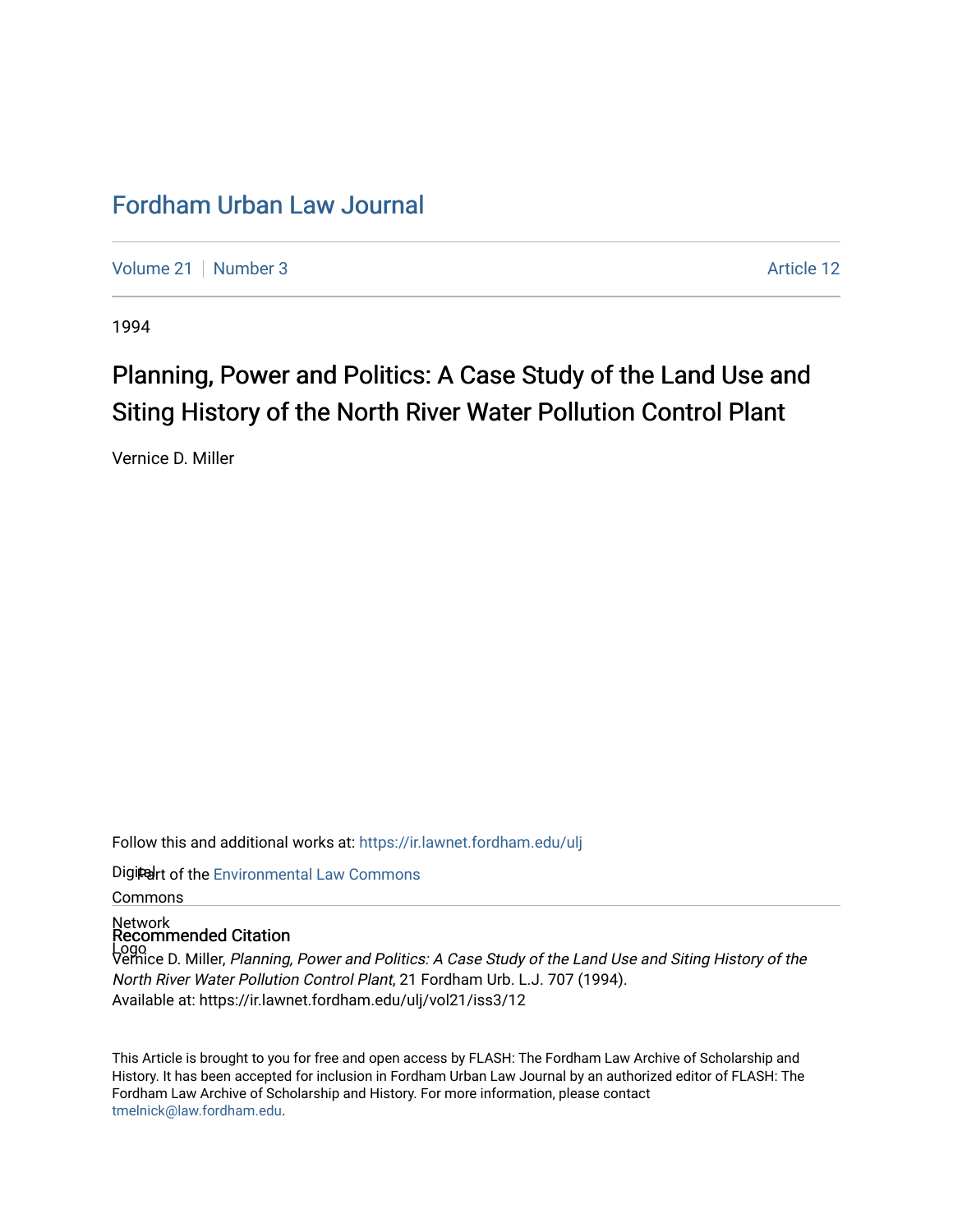### **PLANNING, POWER AND POLITICS: A CASE STUDY OF THE LAND USE AND SITING HISTORY OF THE NORTH RIVER WATER POLLUTION CONTROL PLANT**

*Vernice D. Millert*

#### **I. Introduction**

**During** the past fifteen years, much research and public attention has been devoted to environmental racism—targeting communities of color for the siting and placement of environmentally undesirable facilities and substances primarily because of the racial composition of these communities. This Essay discusses one example of environmental racism in New York City-the planning and construction of the North River Water Pollution Control Plant in West Harlem.

This case study of the West Harlem community depicts how race-based land use planning and environmental policy-making transformed West Harlem, one of this city's most beautiful communities, into a giant dumping ground. Since **1968,** the North River Water Pollution Control Plant ("North River" or "the Plant") has irritated the residents of West Harlem. Initially, countless public hearings and community meetings were held to address why this facility was being built in this community. After the Plant was built, West Harlem residents questioned why the Plant functioned as a major source of air pollution in their community.

This Essay traces the political and economic framework of New York City's land use and planning processes for North River, discusses how issues of race and socioeconomic status are integral elements in this process, and examines one community's actions against environmental racism.

#### **U. Background**

The population of New York City has grown exponentially over the last two centuries. At the turn of the twentieth century, local government leaders realized that population growth created a

t Co-Founder, West Harlem Environmental Action; Director, Environmental Justice Initiative, Natural Resources Defense Council; **1992** Recipient of the Revson Fellowship from Columbia University. B.A., M.A. Columbia University.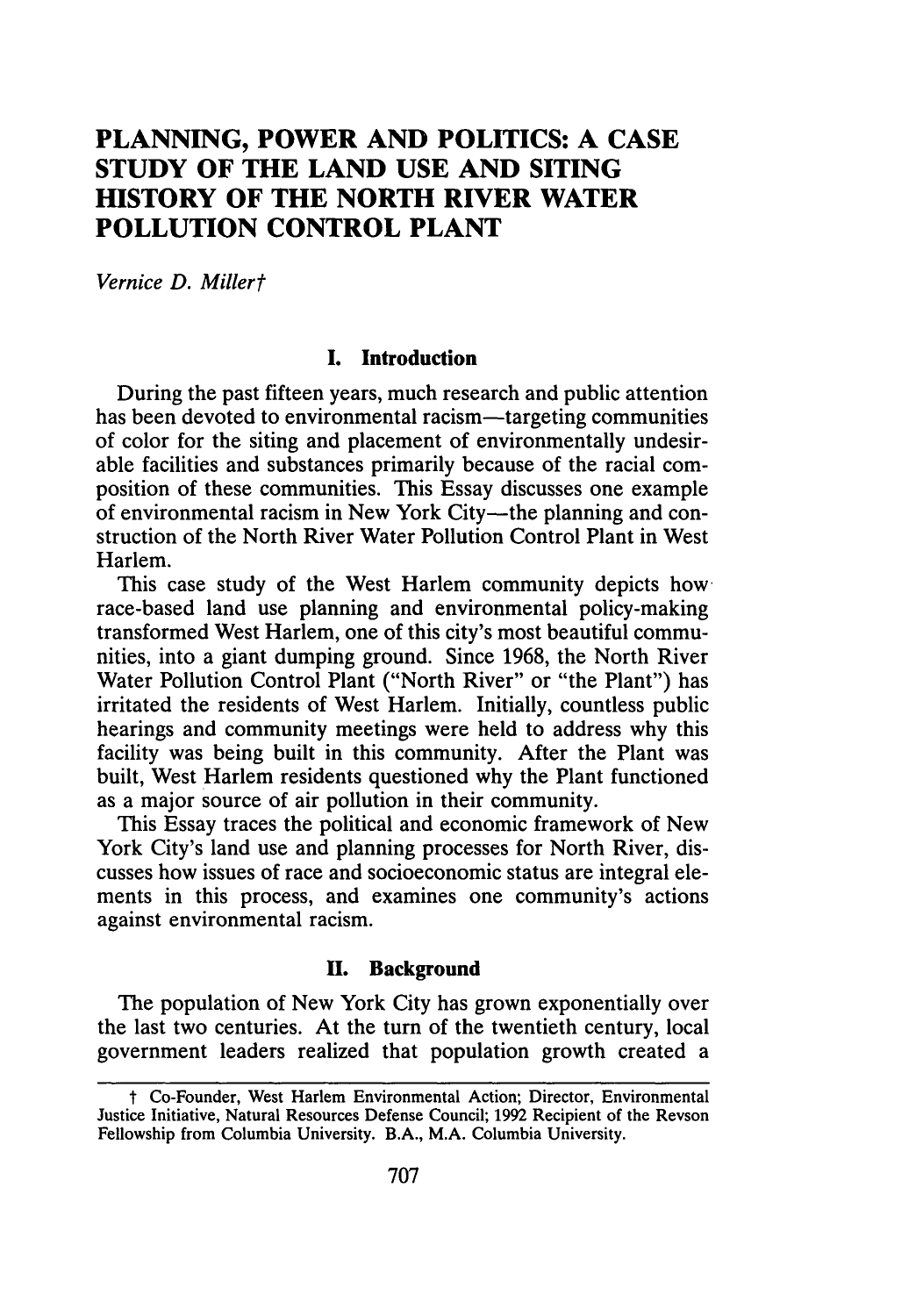great demand for infrastructure development in the City. Transportation, education, health care, housing, water supply and sanitary sewage systems were focal points in the discussion of some overall plan to meet the needs of this expanding metropolis.

#### **A. Siting History of the North River Facility**

The New York City Department of Public Works (the predecessor to the Department of Environmental Protection) discussed the need for a City sanitary sewage treatment system for over three decades before a tentative construction plan for thirty-nine sewage plants was introduced in  $1931<sup>1</sup>$ . The major impetus for the sanitary sewage system's development was the increasing awareness of the public health threats posed by sending, on a daily basis, millions of gallons of raw sewage into the oceans, rivers, and streams surrounding New York City. Initially, sewage from the West Side of Manhattan (the North River facility catchment area) was to be treated in seven plants. The 1931 tentative city sewage plant plan designated these facilities as Dyckman Street, Fort Washington Park, West 129th Street, West 96th Street, West 72nd Street, West 46th Street and West 23rd Street.2 Each plant was to be built on the Hudson River.

**.**In 1938, Public Works modified this plan to treat the sewage from the seven designated plants plus Riverdale and Marble Hill at the Wards Island facility, which was located on the East River, near East Harlem and the Upper East Side of Manhattan.<sup>3</sup> This plan necessitated the construction of a tunnel from the West Side of Manhattan to direct the sewage to the Wards Island facility.<sup>4</sup> The number of plants was thus reduced under the tentative plan to thirty-two.5 In 1941, the City Planning Commission adopted the Master Plan of Sewage Treatment Sites and Tributary Areas.6 The Master Plan further reduced the number of planned sewage treatment plants throughout the City to eighteen.<sup>7</sup>

<sup>1.</sup> Memorandum from L. Schwartz, Chief, Division of Plant Design, Bureau of Water Pollution Control, New York City Department of Public Works to S.W. Steffensen, Director, Bureau of Water Pollution Control 1 (May 9, 1966) (on file with author) [hereinafter Schwartz Memorandum].

<sup>2.</sup> *Id.* at 1.

*<sup>3.</sup> Id.*

<sup>5.</sup> *Id.* at 1.

<sup>6.</sup> **NEW** YORK CITY DEP'T **ENVTL.** PROTECTION, REPORT **ON** THE NORTH RIVER WATER **POLLUTION** TREATMENT **PLANT** 3 (1984) [hereinafter **DEP REPORT].**

<sup>7.</sup> Schwartz Memorandum, supra note 1, at 1.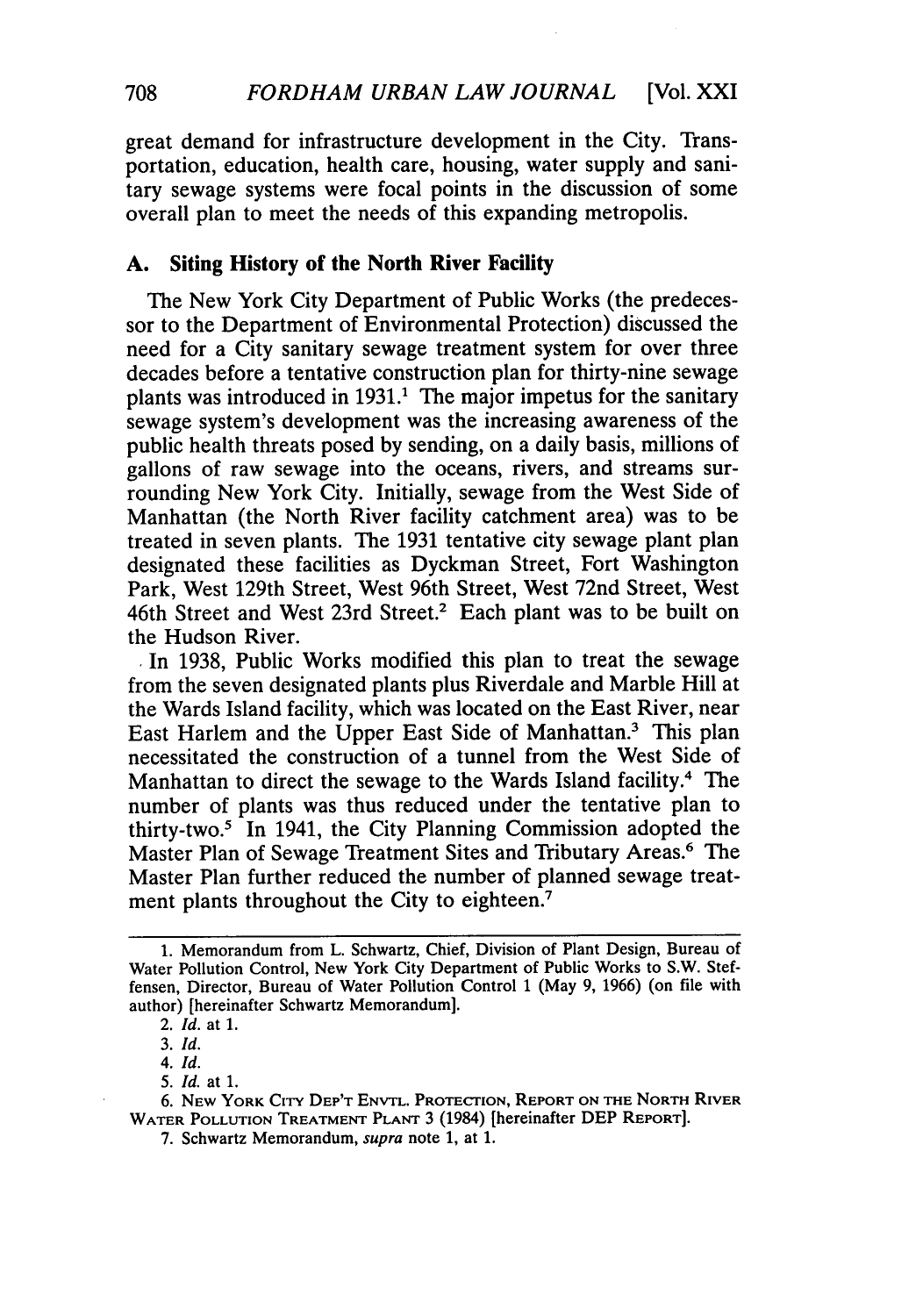In 1953, the Department of Public Works determined that the cost of tunneling from the West Side of Manhattan to Wards Island had tripled over the Department's original estimate.<sup>8</sup> Further, the amount of treated sewage planned to be discharged in the East River exceeded the river's absorption capacity.<sup>9</sup>

The Department then conducted studies on treating sewage on Manhattan's West Side at two facilities-one at an existing Dyckman Street plant, and a new facility to be built at West 70th-West 72nd Street on the Hudson River.<sup>10</sup> It later amended the plan to using only one primary treatment plant at West 70th-West 72nd Street.<sup>11</sup> The decision to construct only one plant to serve the entire West Side of Manhattan illustrates the City planners' shortsightedness because it guaranteed that waste water treatment capacity would always be limited to the design capacity of the North River facility. This decision also required that the plant constructed in West Harlem be large enough to meet the waste treatment needs for roughly one million people.

The available area at the West 70th-West 72nd Street site proved to be inadequate for a primary treatment plant unless the plant was double decked.<sup>12</sup> Plant access at this location would be costly, and negotiations with Parks Commissioner Robert Moses for additional land were unsuccessful.<sup>13</sup> In addition, construction of a sewage treatment plant was deemed incompatible with the proposed development plans for the Upper West Side.<sup>14</sup>

At the request of the City Planning Commission, the Department of Public Works next investigated the area from West 125th-West 134th Street on the Hudson River as an alternate location for the North River facility.<sup>15</sup> The Department decided that although a primary sewage treatment plant could be constructed at West 125th to West 134th Street, there would be several disadvantages to building at that location. First, the cost of construction would be greater than that for construction at the West 70th-West 72nd Street site. Second, because West 125-West 134 Street was close to navigable waters, a primary treatment facility was not advisable. Third, there was not sufficient land available at West 125-West 134

<sup>8.</sup> *Id.*

*<sup>9.</sup> Id.* 10. *Id.* at 1-2.

<sup>11.</sup> *Id.* at 2.

<sup>12.</sup> *Id.*

<sup>14.</sup> *See infra* part III.A.

<sup>15.</sup> *See* Schwartz Memorandum, *supra* note 1, at 2.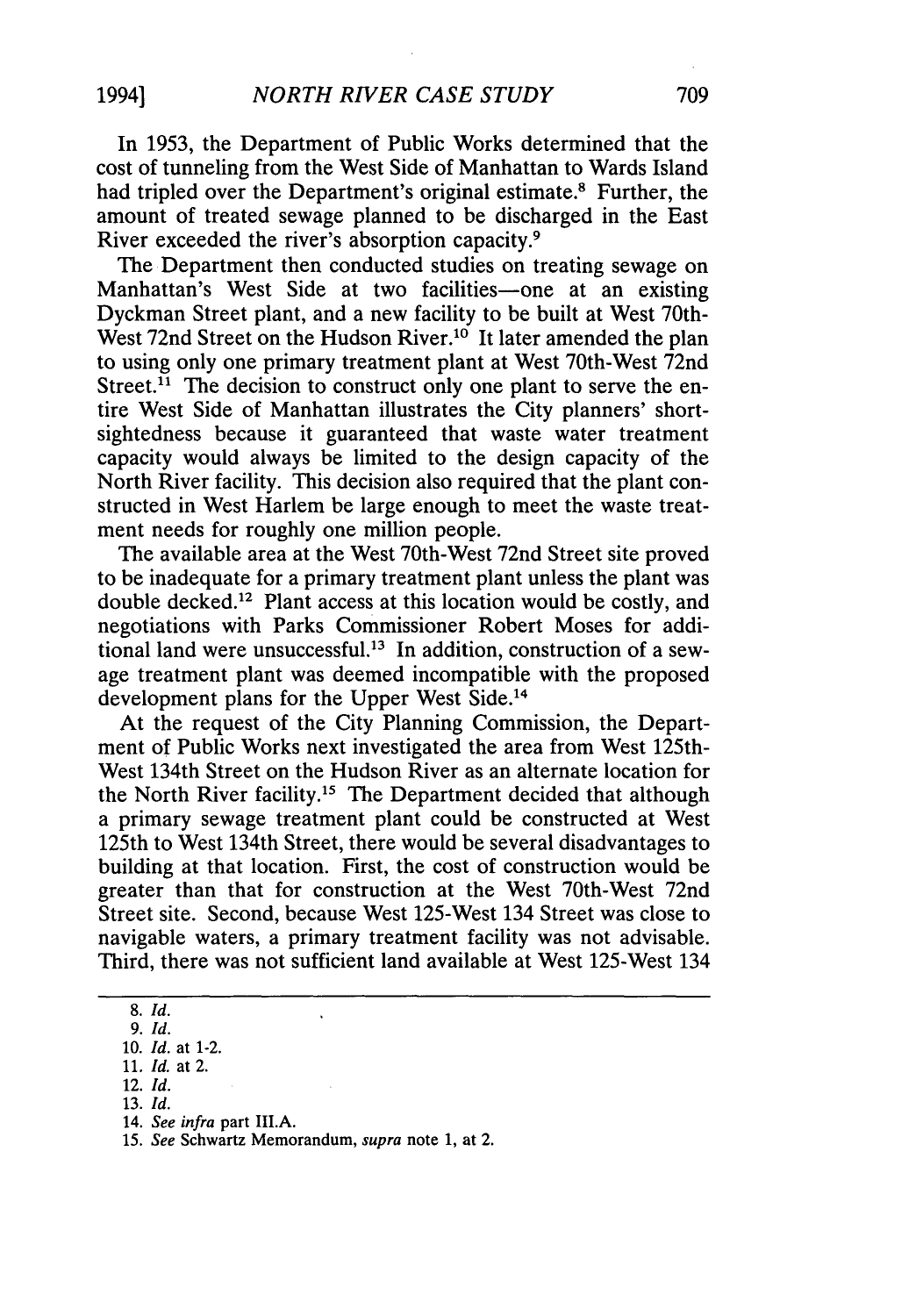Street for a larger plant that could provide more extensive sewage treatment. <sup>16</sup>

The Department of Public Works ultimately rejected proposed construction of a double decked plant at West 70th-West 72nd Street due to "operation personnel difficulties."<sup>17</sup> Public Works instead decided to build the North River Water Pollution Control Plant at 137th Street-145th Street and the Hudson River, even though the site had previously been found unsuitable for other City facilities<sup>18</sup>. Preliminary borings established that a modified step aeration plant could be built at this location.<sup>19</sup> This facility would provide sewage treatment for an area that covered roughly 6,000 acres, serving a population of roughly one million people.

#### B. **Regulatory and Design Approval Process**

The New York City Planning Commission scheduled a hearing on March 28, 1962, to discuss a proposed modification of the Master Plan of Sewage Treatment Plant Sites and Tributary Areas.20 The modification proposed changing the site of the plant from West 70th-West 72nd Streets to West 135th-West 145th Streets. There were no appearances from the public at the hearing, however, and the hearing was closed.<sup>21</sup> The Commission unanimously approved the modification.<sup>22</sup>

The Commission also decided that the West 70th-West 72nd Street site would be made available for other restricted uses. The Commission stated that "the West 70th Street-West 72nd Street Site should not be used for any purpose that could be detrimental to the adjacent residential and cultural development ... [and] any future use of the site should not involve undue traffic interference with the traffic access to: (a) the Lincoln Square Development; (b) the Italian Line piers; and (C) contemplated development over the New York Central Railroad Yards."<sup>23</sup> Over the next six years, the

19. Schwartz Memorandum, supra note 1, at 2.

21. *Id.* at 329.

<sup>16.</sup> *Id.*

<sup>17.</sup> *Id.*

<sup>18.</sup> In 1959, the Sanitation Department conducted studies for construction of a Harlem Sanitation Center and a modified aeration Pollution Control Plant at West 137th to West 145th Street or at West 132nd-West 134th Streets and the Hudson River. The Sanitation Department decided against construction at either site. *Id.* at 2.

<sup>20.</sup> *Minutes of Meeting of the N.Y City Planning Comm'n,* N.Y. CiTY REC., Apr. 13, 1962, at 328.

<sup>22.</sup> *Id.*

<sup>23.</sup> *Id.* at 329-30.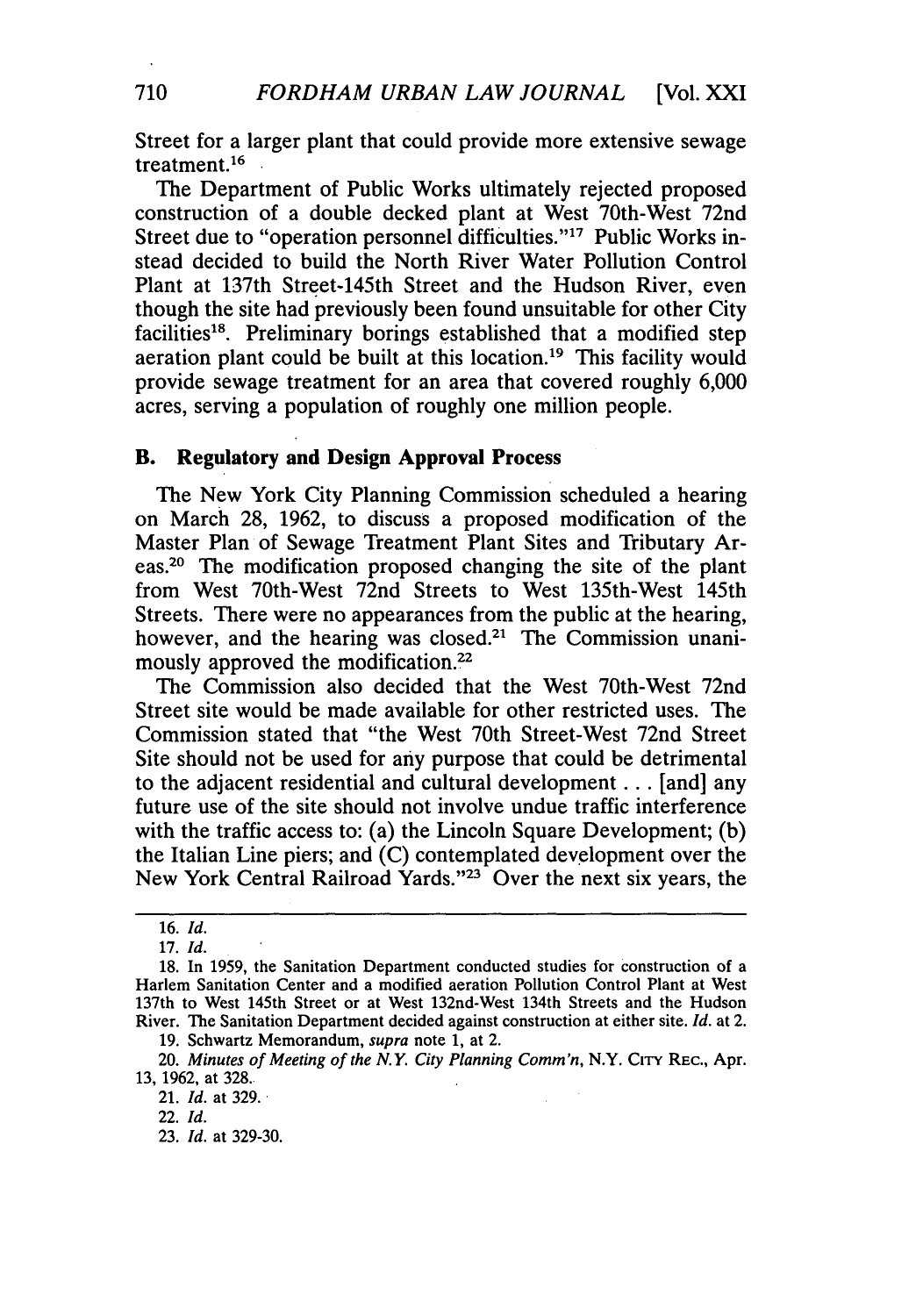City rapidly pushed through the regulatory process to gain approval to construct the facility at the West Harlem site.24

Under section **228** of the New York City Charter, a public hearing **by** the Board of Estimate was required for the Mayor to initiate the project. In early **1968,** the Board held three public hearings concerning the Plant.25 These hearings marked the first time that the residents of West Harlem learned about the City's plan to build a Sewage Treatment Plant in their midst, and the first opportunity for the community to publicly oppose the plan. Many West Harlem community residents and public officials attended and vigorously opposed the proposed project.<sup>26</sup>

Despite this opposition, on April **25, 1968,** the Board of Estimate voted to permit the initiation of the project, and allocated \$164,417,000 for the construction of the Plant and its infrastructure, park facilities, landscaping and land.27 Initially, the Plant was to treat 220 million gallons per day of raw sewage.28 Funds for park facilities atop the Plant were included as a mitigation measure to the West Harlem community.29

In **1968,** the Federal Water Pollution Control Administration required that all municipal waste water facilities upgrade from primary treatment to full secondary treatment requiring **90%** or better Bio Oxygenated Demand (BOD) removal from treated sew-

*25. See Public Hearing on Capital Project No. PW-164, North River Pollution Control Project,* N.Y. **CITY** REC., Apr. 25, 1968, at 2320-21 [hereinafter *Public Hearing].*

26. *See id.* at 2321.

**27.** *Id.*

28. *Id.* at 2320. The Associated Engineers design plan for the North River Facility, which was completed in 1979, suggested that a smaller capacity plant would be adequate. The North River design capacity was reduced to 170 million gallons per day from the original 220 million gallons per day. *See Sewage Plant Rises Above River; Manhattan Plant Will Treat Wastes While Supporting Park,* **ENG.** NEws REC., June 21, 1984, at 56 [hereinafter *Sewage Plant Rises].*

29. *See Public Hearing, supra* note 25, at 2320.

**1994]**

<sup>24.</sup> On December 18, 1963, the Municipal Arts Commission approved the preliminary plans for a plant at the West Harlem site. The New York State Department of Health gave approval of the preliminary plans on September 27, 1962 and November 21, 1963. The New York City Department of Health gave preliminary approval of the plans on June 11, 1963. The U.S. Army Corps. of Engineers approved the sewer outfalls for the plant and issued a permit for construction on December 11, 1963. The New York City Site Selection Board approved the West Harlem site for the North River Plant on February 17, 1964. On May 20, 1964, Mayor Robert Wagner signed an Executive Order authorizing the Corporation Counsel to acquire property from the New York Central Railroad Company for the West Harlem North River site. The city purchased railroad property under deed dated May 18, 1964. Title to this property was vested on June 30, 1964. *See* Schwartz Memorandum, *supra* note 1, at 2.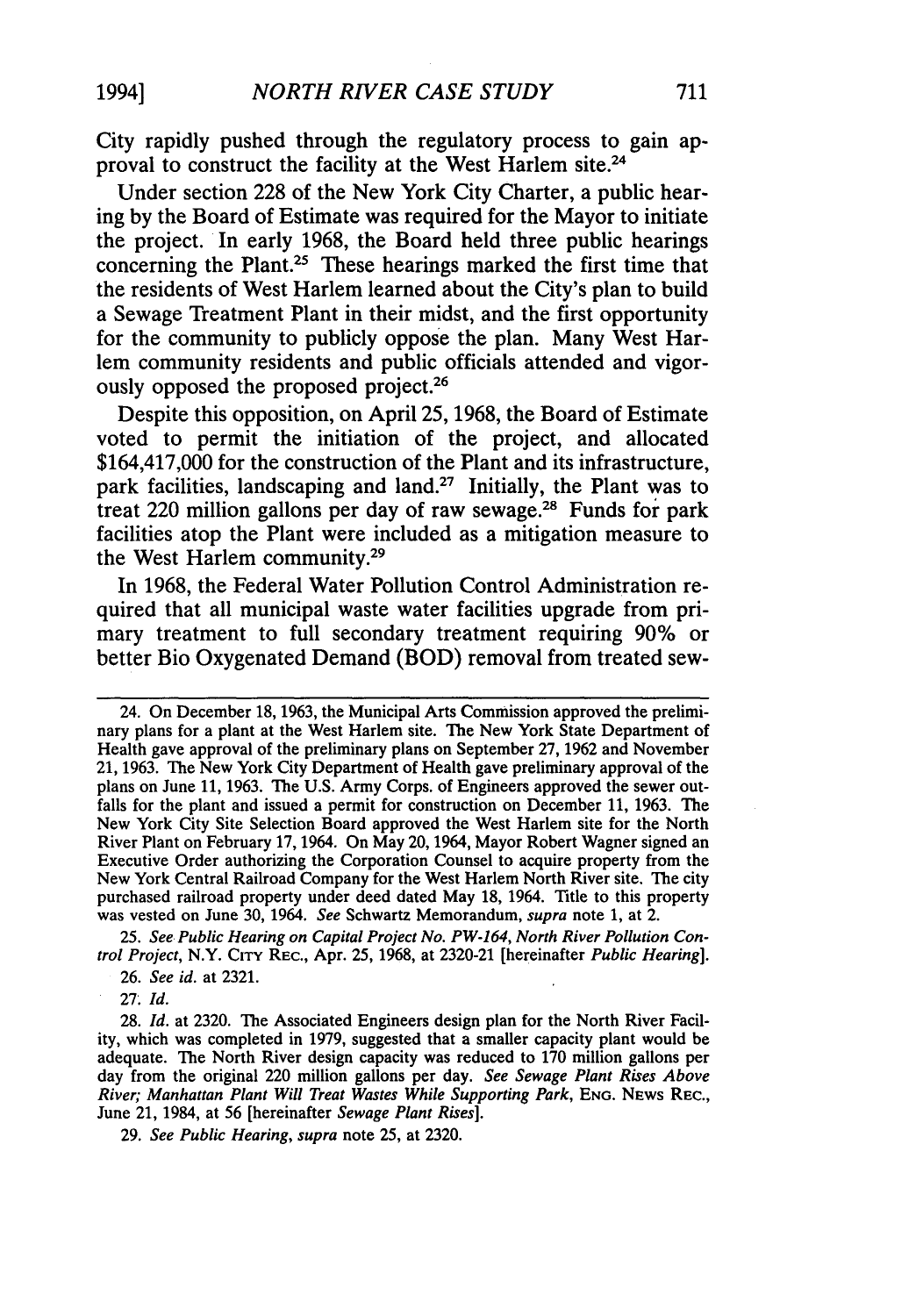age.<sup>30</sup> Construction of the foundation for the Plant began in January, **1972.31**

As a result of a **1976 U.S.** District Court Order for a Final Judgment, Associated Engineers were authorized in **1977** to prepare a plan for a Step **1** facility (primary treatment) as prescribed **by** Public Law **92-500.32** The Associated Engineers design plan for the North River Facility, completed in **1979,** indicated that a smaller capacity plant would be adequate. The North River design capacity was reduced to **170** million gallons per day from the original 220 million gallons per day.<sup>33</sup>

In **1979,** the United States Environmental Protection Agency sued the City of New York, claiming that the City violated the Clean Water Act of **1970 by** allowing millions of gallons of raw sewage to continue to flow untreated into the Hudson River.<sup>34</sup> The **EPA** won a court order against the City that required the City to begin primary treatment **by** May **1986** and secondary sewage treatment by 1991.<sup>35</sup> To meet these court-ordered construction deadlines, however, the City and its contractors had to begin a fast-track design-construct approach.36 The EPA's rush to bring the North River plant on-line to protect the Hudson River and the City's efforts to avoid hundreds of thousands of dollars in federal fines caused the design engineers, construction, and contracting firms hired **by** the City to make irreparable errors in the design and construction of the North River Plant.<sup>37</sup>

- 31. *See Sewage Plant Rises, supra* note 28.
- 32. *See* DEP REPORT, *supra* note 6, at 3.
- 33. *See Sewage Plant Rises, supra* note 28.
- 34. *See id.*

<sup>30.</sup> *See* **DEP** REPORT, *supra* note 6, at 3. The technology involved in this process of sewage treatment would be twofold. First, the waste water and sewage will be treated with chemicals that would remove approximately 50% to **60%** of the pollutants from the waste effluent, the secondary process (also known as step aeration) would add microbiotic organisms and oxygen to the chemically treated waste that would eat through the polluting organisms that remain in the waste effluent. The secondary process is done in settling tanks that are thirty feet deep. Once the microbiotic process is completed, the waste effluent is 85% to **90%** cleaned of pollutants and is turned into a thick sludge and barged out to a land fill or a sludge dewatering facility. *Id.*

<sup>35.</sup> The court and the EPA acknowledged that the city would have to continue dumping 143 million gallons a day of raw sewage into the Hudson River, until the primary system at North River was completed. *See Sewage Plant Rises, supra* note 28. 36. *Id.*

<sup>37.</sup> Carol Ash, Regional Director, Department of Environmental Conservation, Remarks at Community Board Public Hearing on the Riverside South Development Project and the North River Sewage Treatment Plant at the Columbia University School of Law (Feb. 1992).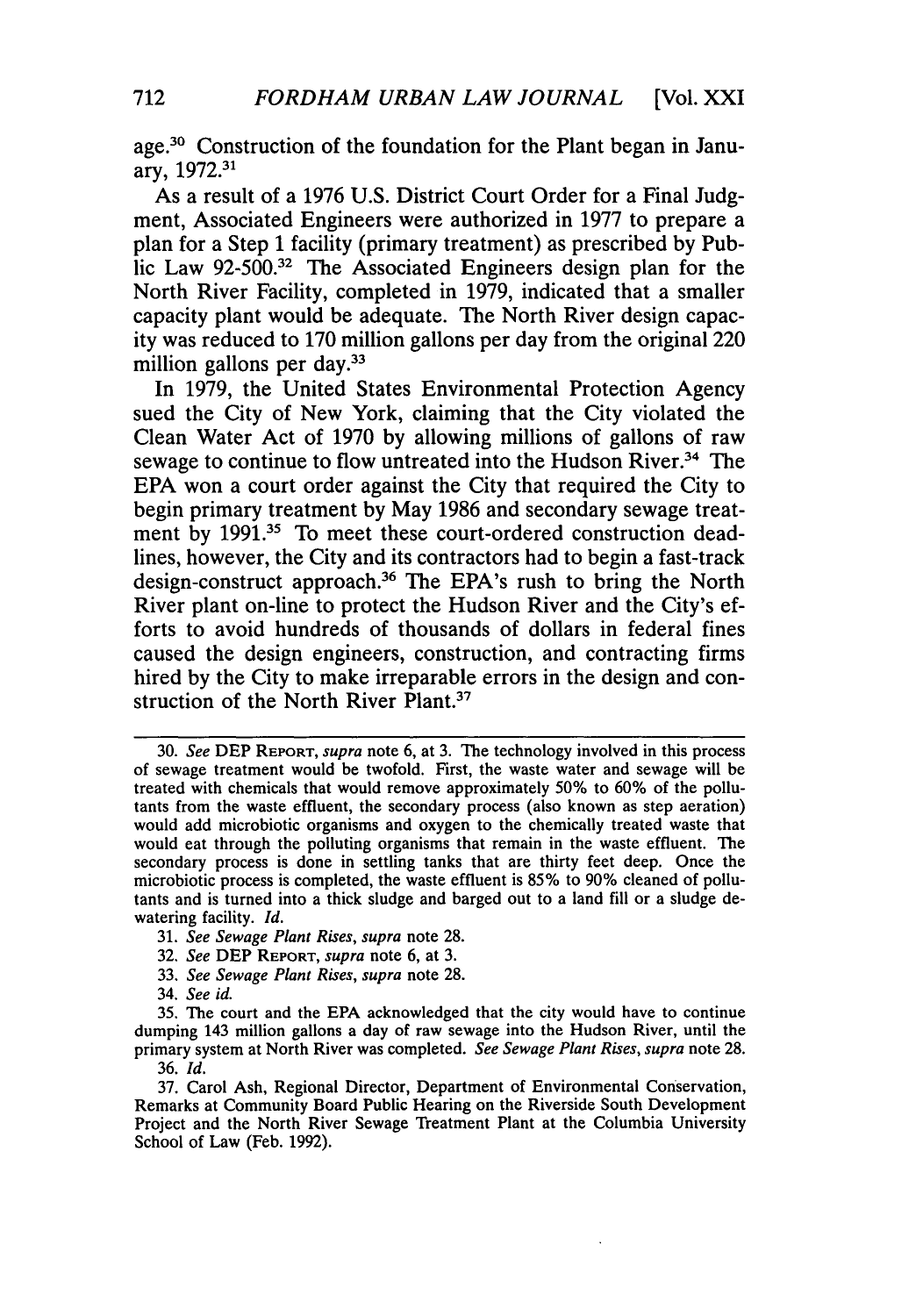In September 1979, the United States Environmental Protection Agency issued a Finding Of No Significant Impact (F.O.N.S.I.) for the North River facility.<sup>38</sup> This meant that an Environmental Impact Statement (EIS) would not have to be done for this project. The EPA was focused solely on water quality and completely ignored the facility's impacts on the air quality of the neighboring community and the obvious ambient emissions that the facility would create. The EPA repeated this offense in May 1993, when it rendered a second F.O.N.S.I. for North River and simultaneously awarded the City a grant for over \$19 million to increase its coastal zone management program and to assist in odor control at North River.39 There is no reasonable basis for the EPA's failure to consider this facility's ambient air emissions and the possible environmental impacts on the adjacent community.<sup>40</sup> This decision was a total offense to the thousands of people whose lives would be forever changed by this Plant and its operations.

#### **C. Financing Costs and Economic Benefits**

The Plant began primary sewage treatment operations in early 1986 and secondary treatment operations in 1991. With the completion of the secondary sewage treatment system, the construction costs for North River totaled  $$1.1$  billion,<sup>41</sup> making it the largest non-military public works project in the United States in the past fifty years. Seventy-five percent of the construction costs were paid by the federal government, fifteen percent by the State of New York, and ten percent by the City.<sup>42</sup>

The City entered into several individual contracts for the construction of this facility, ranging from a high of \$74 million to a low of \$6 million.43 Despite these gargantuan sums, no minority contracting, engineering, or architectural firms were hired. Only a handful of community residents were hired as Plant workers in response to community pressure; however, within twelve months they either quit or were fired.

<sup>38.</sup> *See* **DEP** REPORT, *supra* note 6, at 3.

<sup>39.</sup> Public Announcement from William J. Muzynski, Acting Regional Administrator, U.S. Envtl. Protection Agency (May 3, 1993) [hereinafter EPA Public Announcement]; Region II, U.S. Envtl. Protection Agency, Press Release (May 19, 1993).

<sup>40.</sup> EPA Public Announcement, *supra* note 39.

<sup>41.</sup> *See Sewage Plant Rises, supra* note 28.

<sup>42.</sup> *Id.*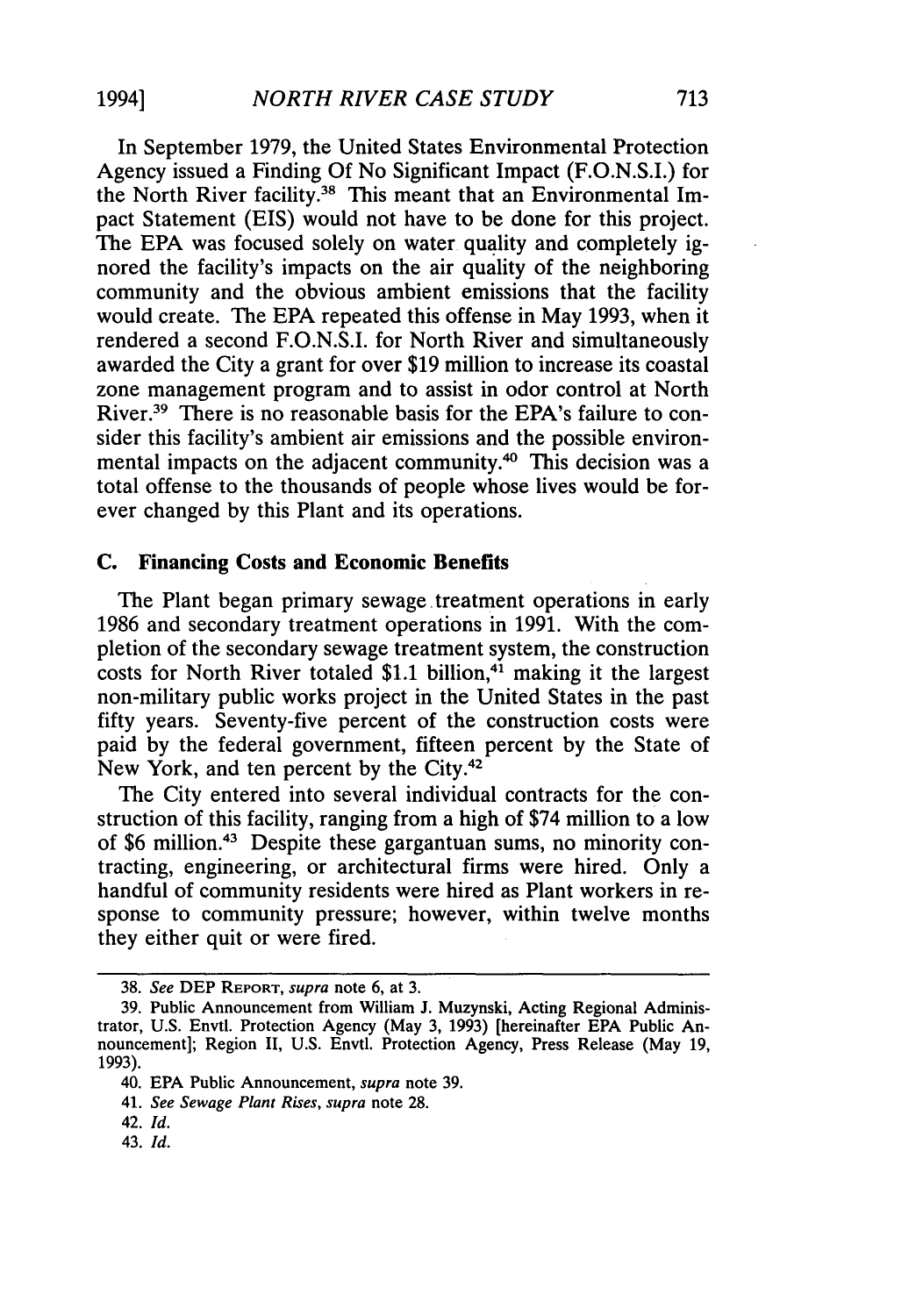#### **III. PoliticalHistorical Framework**

**A** political and historical perspective is significant for it underscores how issues of race, socioeconomic class, and prejudice that result from stereotyping a whole race of people formed the foundation of the planning and development processes in West Harlem.

#### **A.** Robert Moses **and "West Side Improvement"**

In 1934, Robert Moses became Commissioner of the New York City Department of Parks and Recreation. During Robert Moses' tenure as Commissioner of the Department of Parks, he built 255 parks throughout the five boroughs, yet only one of those parks was in Harlem.<sup>44</sup>

At the same time, Moses was appointed to the New York City Planning Commission. Of all the public works projects that Robert Moses undertook, none was more coveted than his "West Side Improvement."<sup>45</sup> This project was massive in scale and included: completion of the five-mile elevated highway from the southern end of Manhattan to 72nd Street (the Miller Highway), the design and construction of the Miller Highway for six and a half additional miles to the northern tip of Manhattan, the creation of Riverside Park, the 79th Street Boat Basin, covering the New York Central Railroad tracks and enlarging the freight yard, construction of the Henry Hudson Bridge connecting Manhattan and the Bronx, and the construction of the Henry Hudson Highway that would continue through the Bronx to the city line, connecting to the Saw Mill River Parkway and points north of the City.46 By 1937, the railroad tracks were covered up to 125th Street-the beginning of Harlem.47

Robert Moses spent millions of dollars enlarging Riverside Park, however, no money was spent on improving the area between 125th and 155th streets.4 Moses added **132** acres to Riverside Park in the white neighborhoods, yet not one acre was added to the portion of the park in Harlem that black residents used.49 Thus, the Harlem section of Riverside Park was no park at all, much as it

<sup>44.</sup> ROBERT **CARO, THE** POWER **BROKER:** ROBERT **MOSES AND THE** FALL OF **NEW** YORK **510** (1974).

<sup>45.</sup> *Id.* at 525.

<sup>46.</sup> *Id.* at 525-26.

<sup>47.</sup> *Id.* at 557.

<sup>48.</sup> *Id.*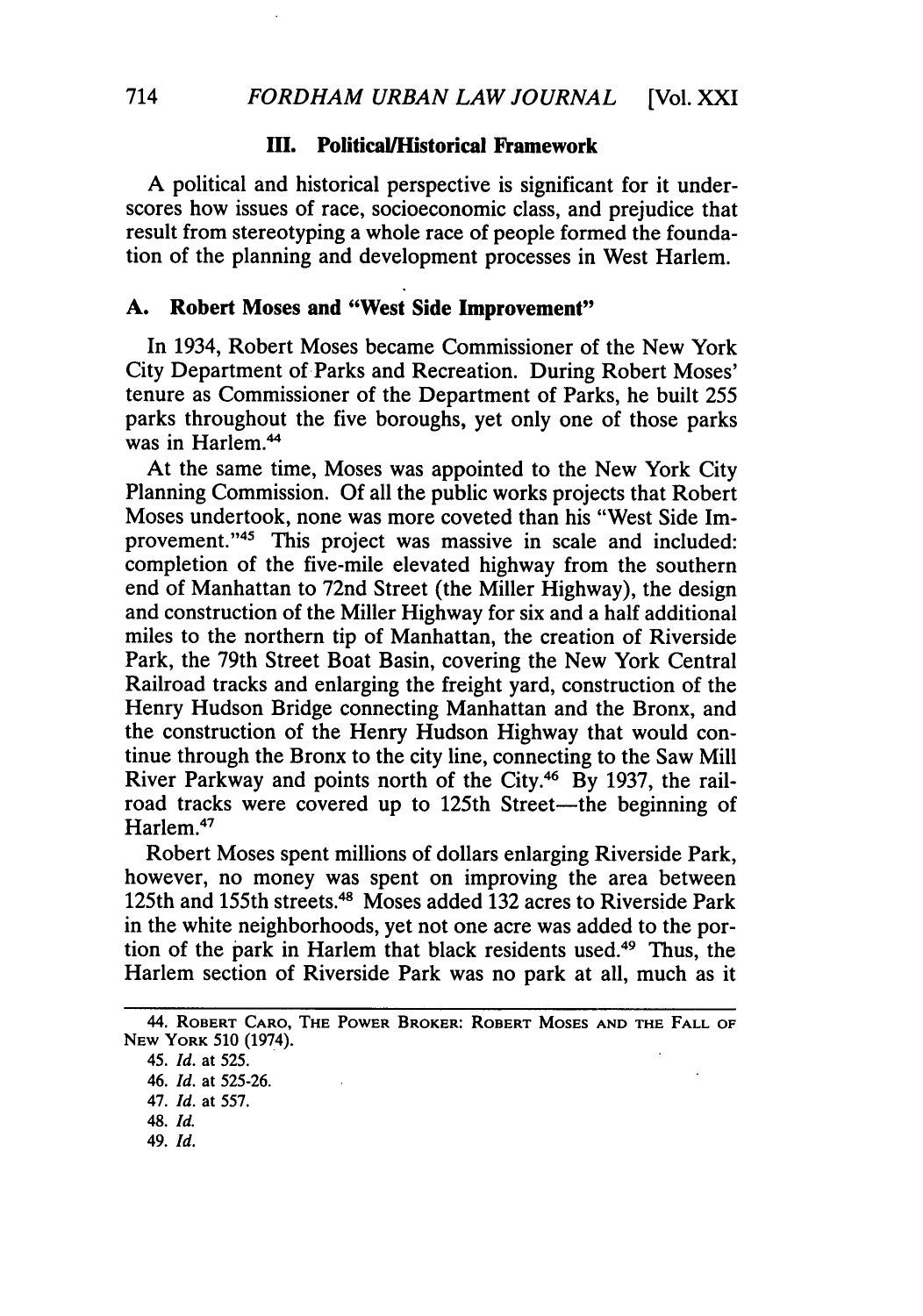remains today.50 Robert Moses condemned and removed all commercial developments from the waterfront along the portion of Riverside Park running south of 125th Street, yet the Harlem waterfront remained littered with commercial and industrial uses.<sup>51</sup> In contrast to his endless efforts to beautify Riverside Drive, "[Moses] lifted the roadway between 125th and 135th streets into the air-on a gaunt steel viaduct. . . . The only ornamentation whatsoever on the starkly ugly steel is the starkly ugly cheap concrete aggregate with which it is paved." $52$ 

These are the realities that generations of African and Latin Americans who reside in West Harlem have lived with. The particularities of the unequal and inferior development of Riverside Park north of 125th Street made the offer of constructing the Riverbank State Park atop the Plant even more insidious.

#### B. **Political Opposition to North River**

John Lindsay's term as Mayor of New York City ushered in a new era of public governance. Unlike the previous administrations that kept all decision-making and public policy behind closed doors, Lindsay welcomed public participation. One main reform occurred in 1968 when the New York State Legislature passed the Open Meetings Law, also known as the "Sunshine Law."<sup>53</sup> This law required all public agencies in New York State to open all meetings to the public, particularly when the dispensation of public funds was under consideration.<sup>54</sup> Without this law, the residents of West Harlem might have never learned of the City's intention to build the North River facility in their community until they saw the construction rigs rising over the Henry Hudson Parkway.

When John Lindsay became Mayor, the regulatory and approval process for North River had moved through all the required processes-all that remained was the Board of Estimate's approval of the expenditure of City monies to begin construction. Mayor

19941

<sup>50.</sup> *Id.* at 558.

<sup>51.</sup> *Id.* This remains unchanged today. As a result, both the commercial section of the community stretching west of Riverside Drive to the shoreline, as well as the residential sections of West Harlem are zoned R8 for mixed uses, meaning that industrial and commercial developments can be built alongside this residential community. This has led to the siting and construction of many facilities that are incongruent with the residential neighborhood of West Harlem (e.g., a Marine Transfer Station, two municipal bus depots and several small industrial and commercial facilities).

<sup>52.</sup> CARO, *supra* note 44, at 558.

<sup>53.</sup> N.Y. PuB. OFF. **LAW §§** 100-111 (McKinney 1993).

<sup>54.</sup> *Id.*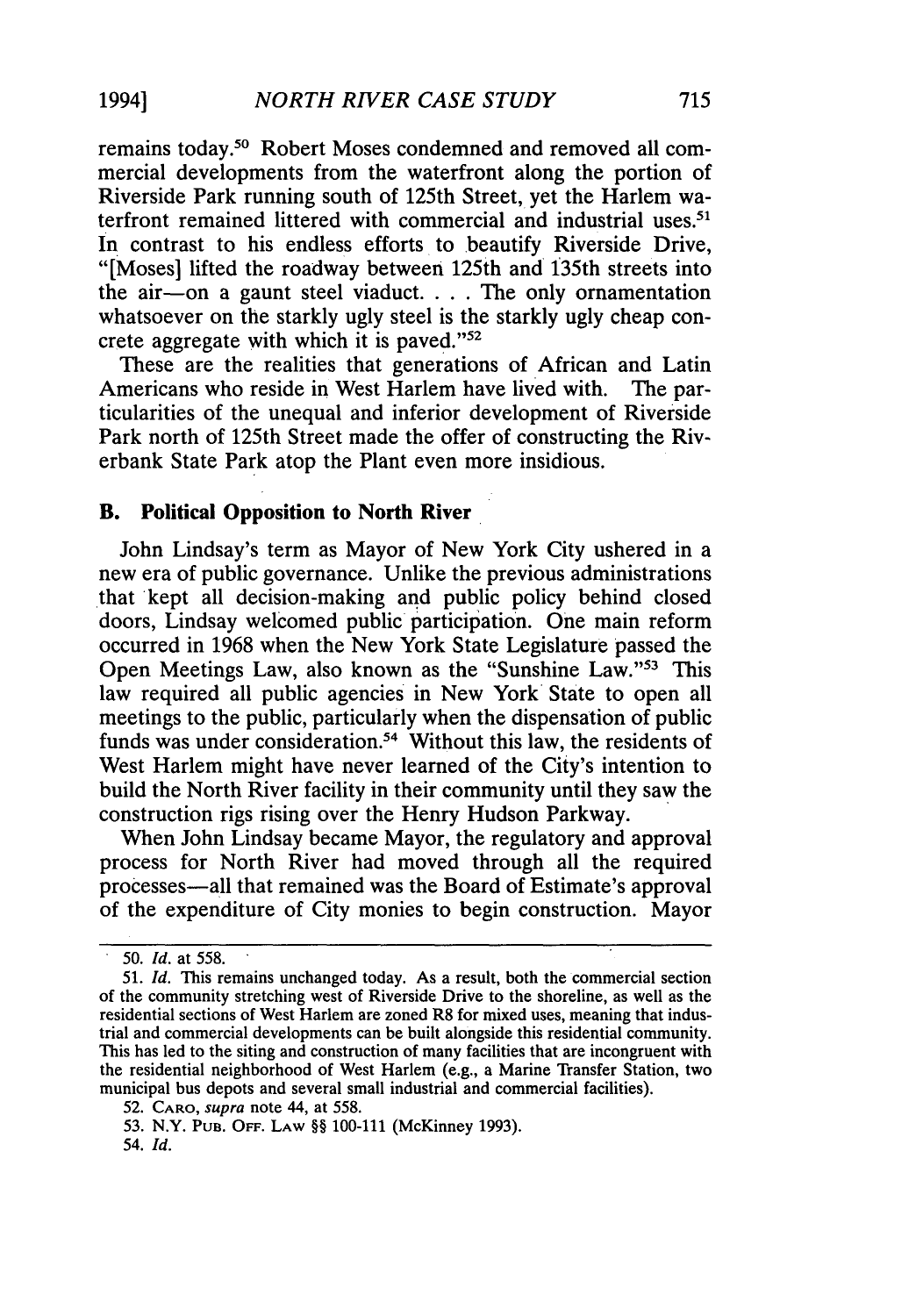Lindsay attempted to ease the impact of this facility on the West Harlem community by appointing Philip Johnson, an architect whose designs included Lincoln Center, to develop a creative and artistic plan for the top of the Plant that would make the plant more visually pleasing to the West Harlem community. Johnson's park design included a series of elaborate fountains rising high above the rooftop of the Plant.<sup>55</sup> Mayor Lindsay presented this plan to the West Harlem community with great pride; however, the community remained outraged over the City's insistence that West Harlem was the best possible location for this facility. The proposed fountains for the top of the Plant did not mitigate their anger.

Congressman William F. Ryan, who is remembered for his commitment to the West Harlem community, consistently argued that the potential negative impact of this Plant on the surrounding community was more significant than the infusion of public monies that would flow into his Congressional district to construct the Plant. In hearings before the United States Department of the Interior, the New York State Legislature, and the Board of Estimate, Congressman Ryan spoke passionately for a community viewed in the main as poor and politically impotent. He consulted medical experts to analyze the potential health impacts that North River posed to the residents of West Harlem.<sup>56</sup> Ryan studied the technology of sewage treatment plants and debated the efficacy of the Department of Public Works' overall sewage treatment plan.<sup>57</sup> Ryan questioned whether the plan would enable the City of New York to meet the mandated levels of water quality proscribed by the Federal government.<sup>58</sup> He paid for an independent assessment of alternate sites for the Plant that found that "waterfront sites at 57th and 66th Streets appear to be the most promising alternates from the standpoint of cost, minimum interference with parks, and public acceptability."<sup>59</sup> Another study showed that foundation costs would also

58. *Id.* at 3-6.

<sup>55.</sup> In October 1968, the Philip Johnson design for the plant was rejected in favor of a rooftop park to be provided by the New York State Parks and Recreation Commission. *See* DEP REPORT, *supra* note 6, at 3.

<sup>56.</sup> Memorandum from Congressman William F. Ryan to the Hon. Stewart L. Udall, Secretary of the Interior 2 (Apr. 18, 1968) (on file with author) [hereinafter Ryan Memo].

<sup>57.</sup> *Id.*

<sup>59.</sup> *Id.* at 3. The "Plant Site Review" was conducted by Hazen & Sawyer. This assessment estimated that the downtown sites would be cheaper in terms of the costs for constructing the interceptor sewers, the pumping station, and the plant and for sludge barging from the plant. *Id.*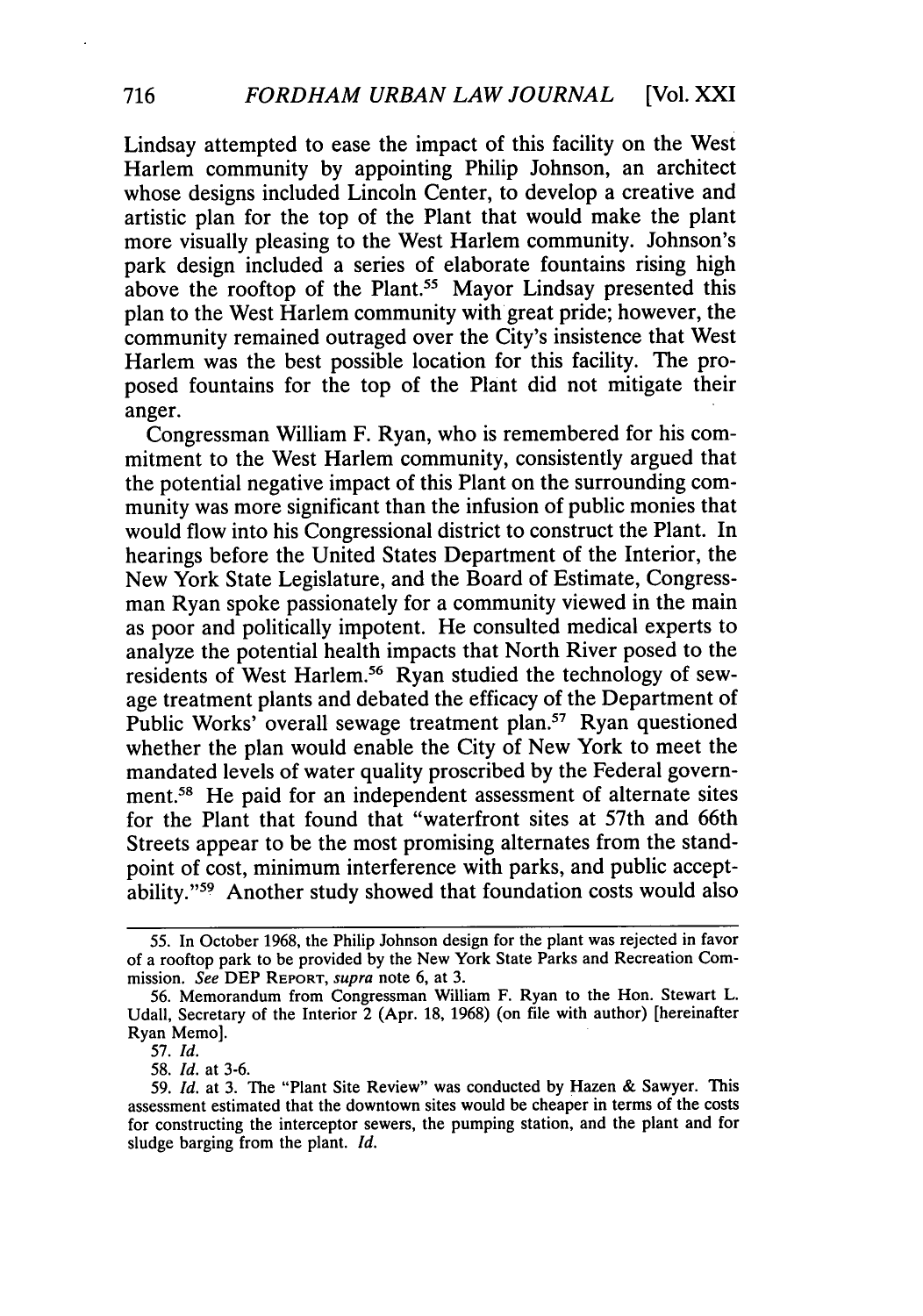be substantially lower at the downtown sites. $60$  In addition, there were "other costs" for the park on top of the Plant<sup>61</sup> and other "architectural cosmetic treatment" (i.e., fountains and pool treatment) that would have been unnecessary if the Plant was built at 57th Street and the Hudson River, away from any residential community.62

Congressman Ryan lobbied the Federal and City governments to hold public hearings in West Harlem to allow the community to express their objections to the North River Plant, however, no such hearings were held. At a conference sponsored by the Department of the Interior in 1969, Congressman Ryan said,

I wish to register in the strongest possible terms my complete opposition to this project, to its location, to its technical design, and to the attempt to camouflage the stark ugliness it would bring to the shoreline. The residents of the community object most strenuously to the location of the Plant at their front doors.63

In 1966, Percy Sutton was elected Manhattan Borough President. As a resident of Harlem, Sutton was concerned about the City's plans for the future development of this community. He was immediately drawn into the debate about North River.

Borough President Sutton served as a lightning rod helping to mobilize local community opposition to the plan to build this Plant in West Harlem. He called upon tenant groups, particularly the residents of River View Towers, a middle-income co-op located directly across from the Plant. Sutton also worked with a local community planning board that was overwhelmingly opposed to the construction of the Plant in West Harlem.

As a member of the Board of Estimate, Sutton repeatedly tried to persuade the Board to hold off its final vote on appropriation of funds for construction until the community's objections were fully heard and investigated.<sup>64</sup> Sutton voted against the Board's appro-

<sup>60.</sup> Ryan Memo, *supra* note 56, at 3.

<sup>61.</sup> The estimated cost for constructing the plant was \$16 million to \$20 million. *Id.*

<sup>62.</sup> Ryan Memo, *supra* note 56, at 3. The projected added costs totaled \$35 million.

<sup>63.</sup> *Conference in the Matter of Pollution of the Interstate Waters of the Hudson River and its Tributaries-New York and New Jersey, Federal Water Pollution Control Administration, U.S. Dep't of the Interior,* 3d Sess. 42-43 (Jun. 18-19, 1969) (statement of Congressman William F. Ryan).

<sup>64.</sup> Seth S. King, *Sewage Plant Voted Over Harlem Protest,* N.Y. TiMES, Apr. 26, 1968, at **Al.**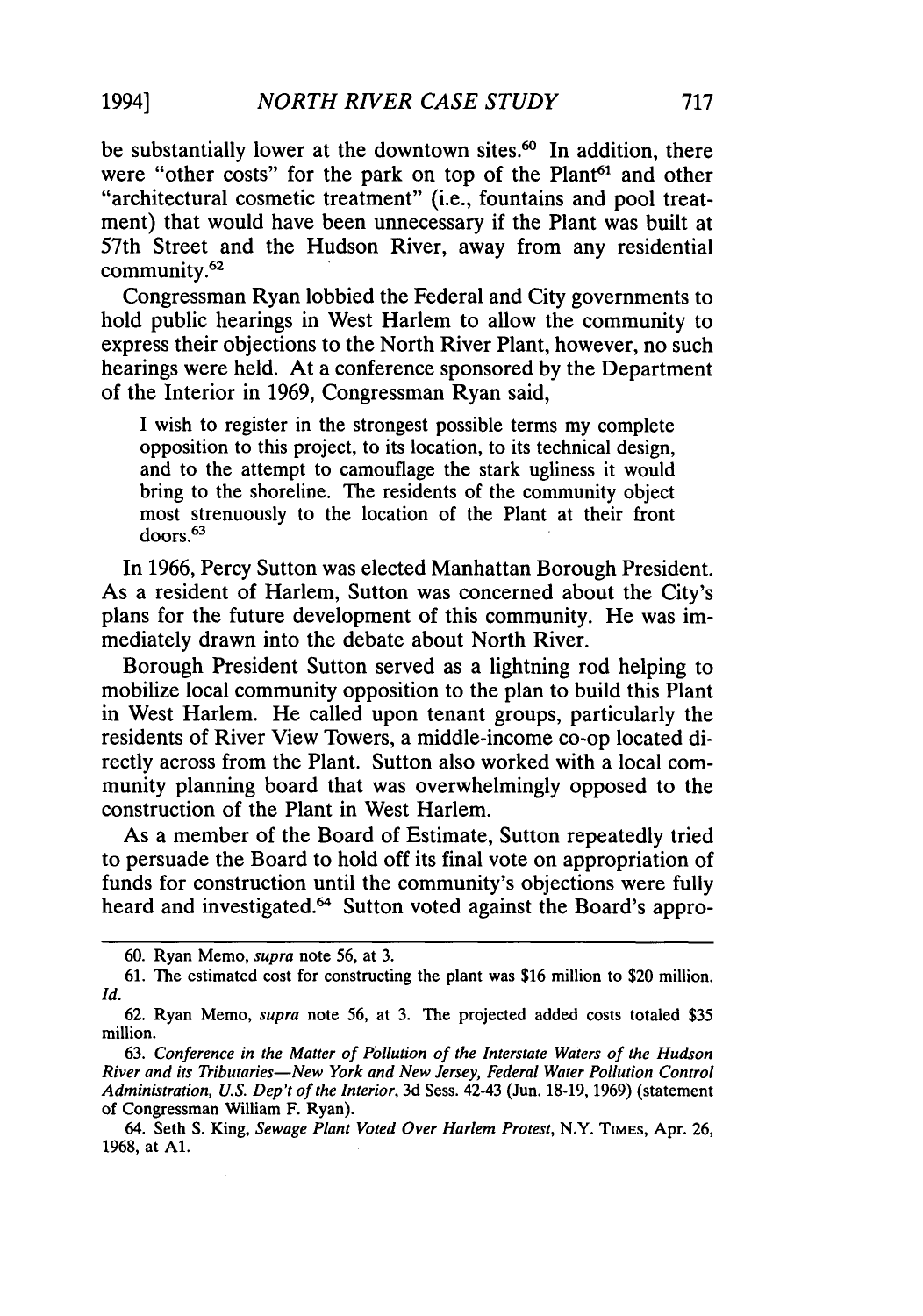priation of \$164,417,000 to construct the interceptor sewer system for North River and to fund the necessary plans for the construction of the Plant.65 In his testimony at this hearing Mr. Sutton said,

The building of a sewage-disposal plant in an area adjacent to West Harlem was an indignity imposed on this community . . . Now you would build a sewage disposal plant in West Harlem. These are the indignities that make people feel they are not equal .... I am hurt, deeply hurt, that you do not understand what you are doing to Harlem.<sup>66</sup>

While Sutton conceded there might be ways to make the disposal plant attractive and odorless, he stressed that the community would nevertheless be stigmatized.<sup>67</sup>

In 1966, David N. Dinkins was elected District Leader in the 71st Assembly District, Part A, which began at 143rd Street and Riverside Drive.<sup>68</sup> Dinkins was quite active in the local community effort to oppose the construction of the North River plant in West Harlem. He testified at Board of Estimate hearings against the North River facility.<sup>69</sup> His opposition to this plant would remain constant over the years.

#### **IV. Fighting Back: West Harlem's Story of Community Action**

Before the **1968** Charter Revision formally institutionalized the role of local Community Planning Boards, these Boards were purely civic advisory bodies, frequently of no more than ten people, who worked under the auspices of the Borough Presidents on local community issues. In 1963, Community Planning Board 9 met with City officials concerning the Plant. In one of those meetings, a representative of the Department of Public Works explained the objectives of the Plant, told the group how well designed North River would be, and promised that the Plant would not have any negative effects on the surrounding community or on the real estate values of the neighborhood. The Department of Public Works rejected the idea of building the Plant at 125th Street as an alternative because this area was to be used for the approach to a new cross-Hudson bridge, and therefore no long range projects were

<sup>65.</sup> *Public Hearing, supra* note 25, at 2321.

*<sup>66.</sup> See* King, *supra* note 64, at **Al.**

<sup>67.</sup> *See id.* ("[E]veryone who drives down from New Jersey or Connecticut will know at once where Harlem begins, because he will see this 22-acre monstrosity on its edge.")

<sup>68.</sup> Dinkins previously served one term in the New York State Assembly representing West Harlem and Washington Heights.

<sup>69.</sup> *See* King, *supra* note 64, at **Al.**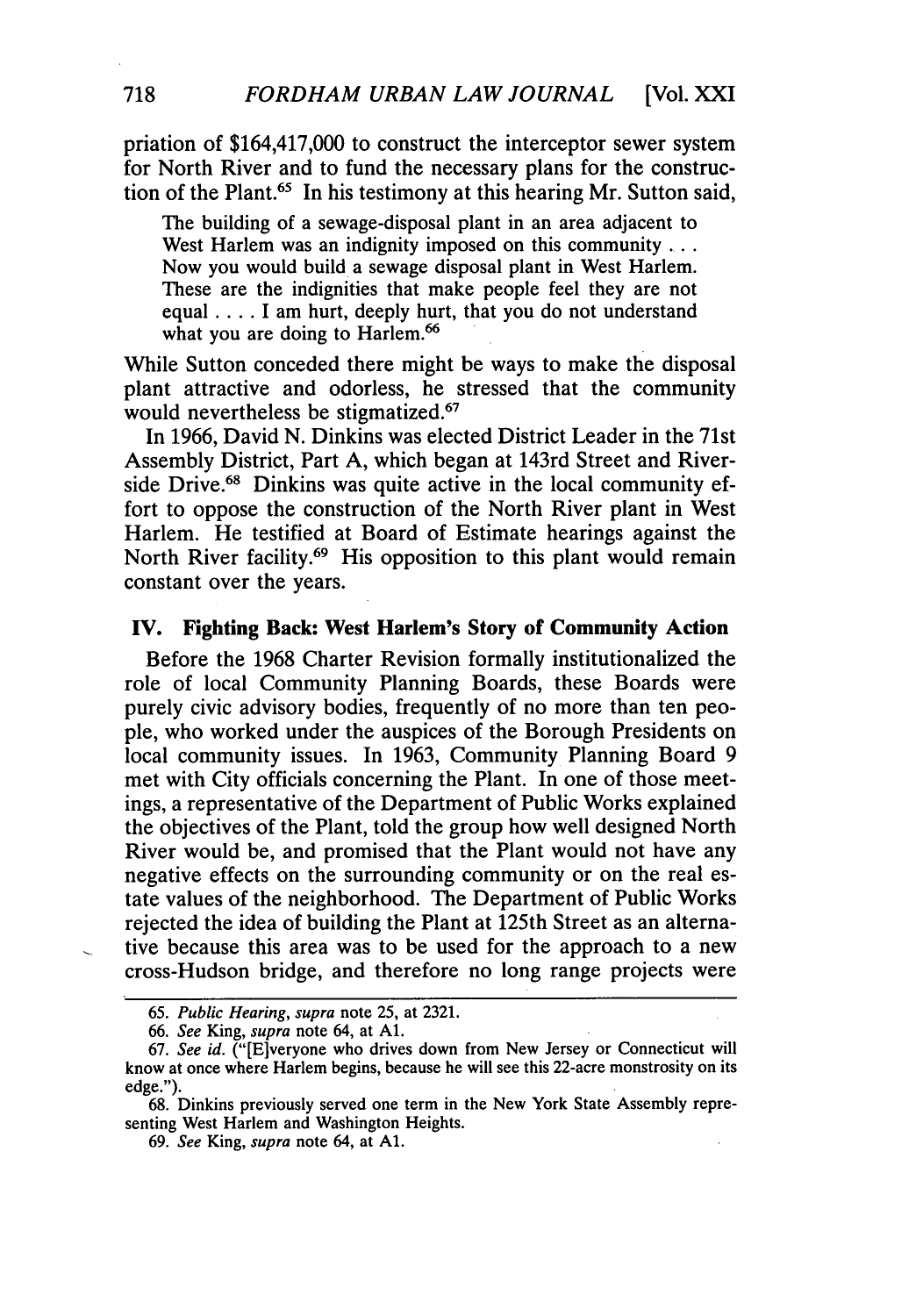planned there. Planning Board 9 ultimately approved the 138th-145th Street site for the Plant "based on the fact that sewage disposal plants are necessary and that this site in the judgement [sic] of competent engineers is the only site suitable from an engineering point of view."70

Soon after the plans for constructing the Plant in West Harlem were made public, the political and civic community leaders realized that construction was inevitable. Once this harsh reality began to sink in, the City and the State proposed the construction of a twenty-eight acre park atop the Plant. After decades of living with limited open space and parks, and accepting that the sewage treatment plant was going to be built in their neighborhood, the residents of West Harlem decided to accept the offer to build the Riverbank State Park atop this Plant. Because they had been excluded from the planning and siting process concerning the Plant, West Harlem residents were determined to control and closely monitor the planning process for the Riverbank State Park. The residents held several community conferences in 1968 and 1969 to develop a community vision for the Riverbank State Park and established dozens of committees to oversee every aspect of the park's development. For twenty-four years a great deal of political and financial wrangling followed between the community and the State Department of Parks, Recreation and Historic Preservation, and the park was officially opened on May **27,** 1993.

On July 1, 1992, the New York State Department of Environmental Conservation ("DEC") issued a Control Order in response to environmental violations at the North River Plant.71 The Control Order addressed numerous water quality and air pollution violations committed **by** the Plant since 1990.72 The Order commits the **DEP** to perform certain water conservation and flow reduction measures and a comprehensive Odor Monitoring and Abatement

**<sup>70.</sup>** Letter from Percy E. Sutton, President of the Borough of Manhattan, City of New York to Hon. George Gregory, Jr., Administrator, Environmental Protection Agency (Aug. **7,** 1968) (on file with author).

**<sup>71.</sup>** *In re* New York City Dep't Envtl. Protection, No. R2-3669-91-05 (N.Y. Dep't Envtl. Conservation July 1, 1992) (North River Sewage Treatment Plant-Odor, Flow and Air Emissions Control Order) [hereinafter Control Order).

<sup>72.</sup> These violations included exceeding the limitations for daily and annual dry weather flow limitations; violations of parameter limits for fecal coliform bacteria; failure to notify the Department of Environmental Conservation of an interruption in chlorination; high nitrogen oxide emission rates; high hydrogen sulfide concentrations; failure to connect odor control system when loading sludge onto a barge; excessive smoke emissions; and various odor problems. *Id.* at **2-13.**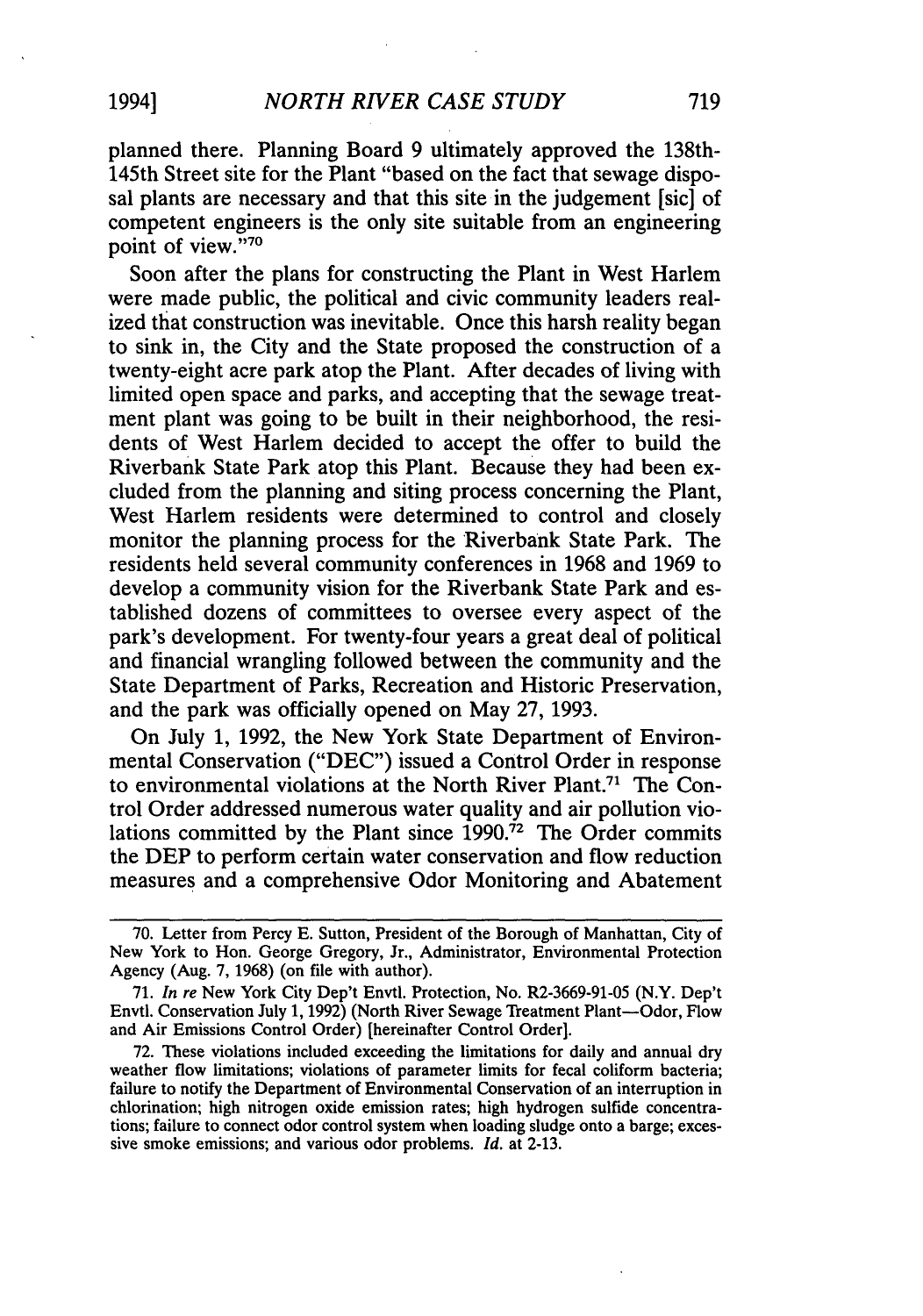Program at North River.73 Further, the Order requires the New York City Department of Environmental Protection ("DEP") to establish and fund an Environmental Benefits Program to carry out projects benefitting the community and the environment surrounding the North River Plant.74 The City DEP is subject to excessive monetary penalties if it fails to comply with any of the provisions of the Order.75

In June 1992, West Harlem Environmental Action (WHE ACT), a leading environmental justice advocacy group in New York City, the Natural Resources Defense Council (NRDC), the Hamilton Grange Day Care Center and seven community residents sued the City of New York and the City DEP.76 The plaintiffs sought injunctive relief declaring that the ongoing foul and noxious odors emitting from North River constituted a private and public nuisance.<sup> $77$ </sup> The plaintiffs also sought an enforceable role in the execution of the Control Order reached by the State Department of Environmental Conservation ("DEC") and the City Department of Environmental Protection ("DEP") to take corrective measures at the Plant. In addition, the plaintiffs requested monetary damages to compensate injuries to their health, devaluation of their property, and diminution of their quality of life from the continuous noxious odors emanating from the plant since 1986.<sup>78</sup>

The City requested a motion for partial summary judgment and dismissal of the initial action. On May 5, 1993, New York State Supreme Court Justice Alice Schlesinger ruled against the City on all counts and denied the City's motion for summary judgment.<sup>79</sup>

77. *Id.*

78. *Id.* One primary concern of the West Harlem community was the explosion of public health problems among its residents from the moment North River began operating. Vast numbers of residents developed severe respiratory conditions such as asthma, chronic bronchitis and allergies. Many community residents experienced persistent itchy eyes, sore throats, runny noses and frequent headaches due to the constant odors emitted by the Plant. Families have been forced to make other living arrangements for their children because of the health risks of living in West Harlem.

79. *See West Harlem Envtl. Action,* No. 92-45133 ("[b]eyond these citizens' rights to be heard on an issue **...** there is even a greater interest at stake. Individuals, while represented by elected and appointed officials have a basic right to seek redress of their grievances in a court of law even against those same elected and appointed officials.").

<sup>73.</sup> *Id.* at 16-22.

<sup>74.</sup> *Id.* at 15-16. The amount of the fund for this program is set at \$1.1 million dollars.

<sup>75.</sup> *Id.* at 24-25.

<sup>76.</sup> West Harlem Envtl. Action v. New York City Dep't Envtl. Protection, No. 92- 45133 (Sup. Ct. N.Y. County May 17, 1993).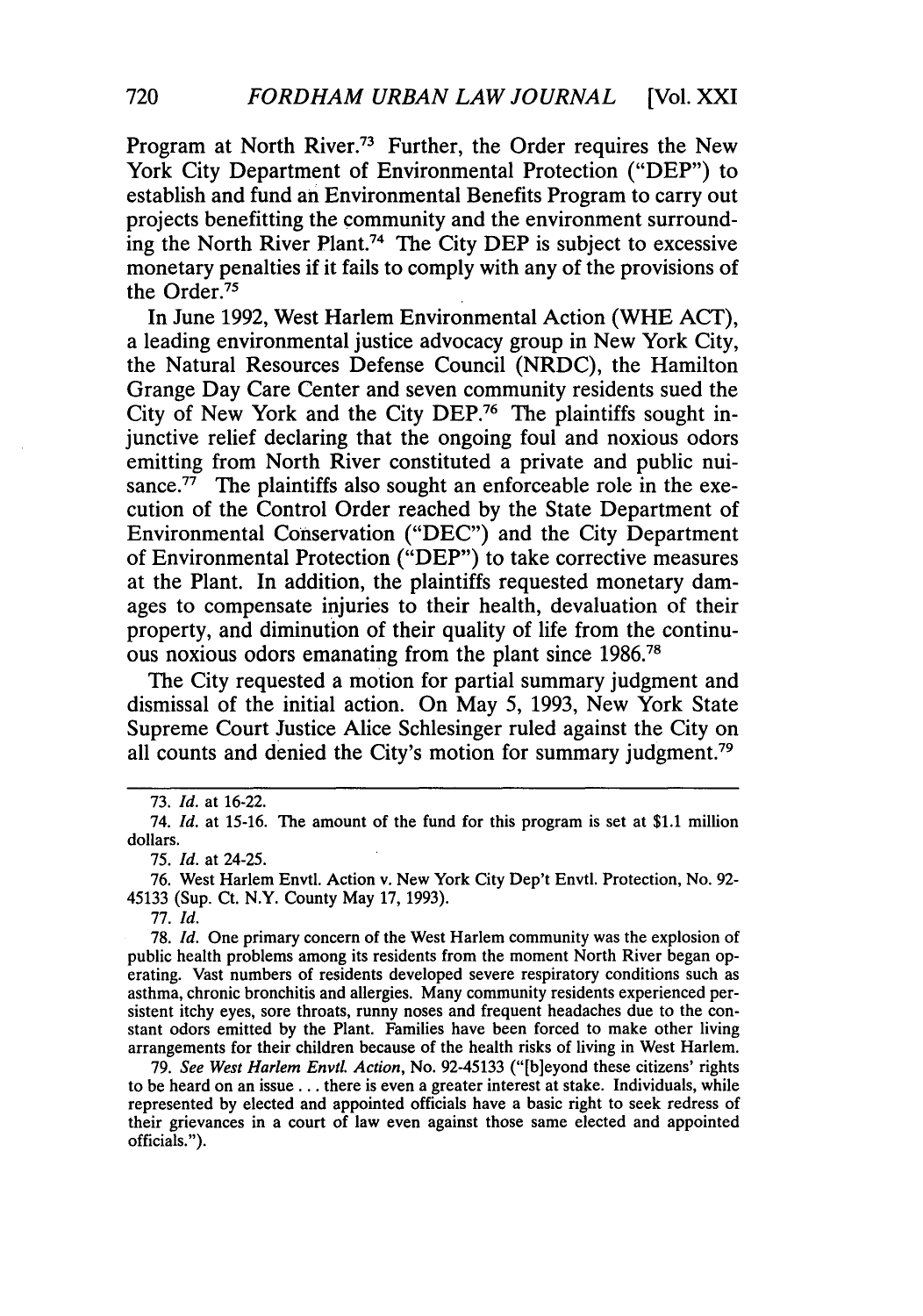On December 30, 1993, the parties reached a settlement agreement.<sup>80</sup> The agreement provided for the intervention of West Harlem Environmental Action and the Natural Resources Defense Council on behalf of the plaintiffs, as co-enforcers of the Consent Order along with the State and City of New York.<sup>81</sup> In addition, the agreement called for strict enforcement of certain corrective actions by the State and the City at North River by specific dates or risk substantial penalties.82 The agreement also requires a constant measuring of inflow to North River, and an end-of-the-line study after all corrective actions have been completed to assess whether such actions will cease the emanation of all odors from the North River facility.83

In addition, the settlement agreement orders the City of New York to pay WHE ACT and NRDC a sum of \$1.1 million dollars toward the establishment of the "North River Fund". This fund is to be administered solely by these two organizations and used to address a range of community environmental and public health issues in West Harlem.84

In April 1992, the City and the DEP committed \$55 million in capital funds to correct the design and odor problems at North River. In lieu of a fine to the State Department of Environmental Conservation, the City DEP also created a \$1.1 million West Harlem Environmental Benefits Fund<sup>85</sup> to be administered by a steering committee of community representatives. Through this fund, the community hopes to conduct a health risk assessment, a cumulative environmental impact assessment, independent monitoring of plant operations, development of urban gardens and safe play spaces, development of local green industries, and environmental science internships for neighborhood youth and students.<sup>86</sup>

#### **V. Conclusion**

The public's right to know is an inviolable right. Local communities suffer when they are not informed or included in land use planning and development for their own communities. The resi-

<sup>80.</sup> *See* Stipulation of Settlement, *West Harlem Envtl. Action,* No. 92-45133 (filed Jan. 4, 1994).

**<sup>81.</sup>** *Id.*

<sup>82.</sup> *See id.* at 3-20.

<sup>83.</sup> *Id.* at 10-13, 18-20.

<sup>84.</sup> *See id.* at 20-22.

<sup>85.</sup> *See supra* note 66 and accompanying text.

<sup>86.</sup> This fund is separate from the North River Fund established through the settlement agreement. *See supra* note 77 and accompanying text.